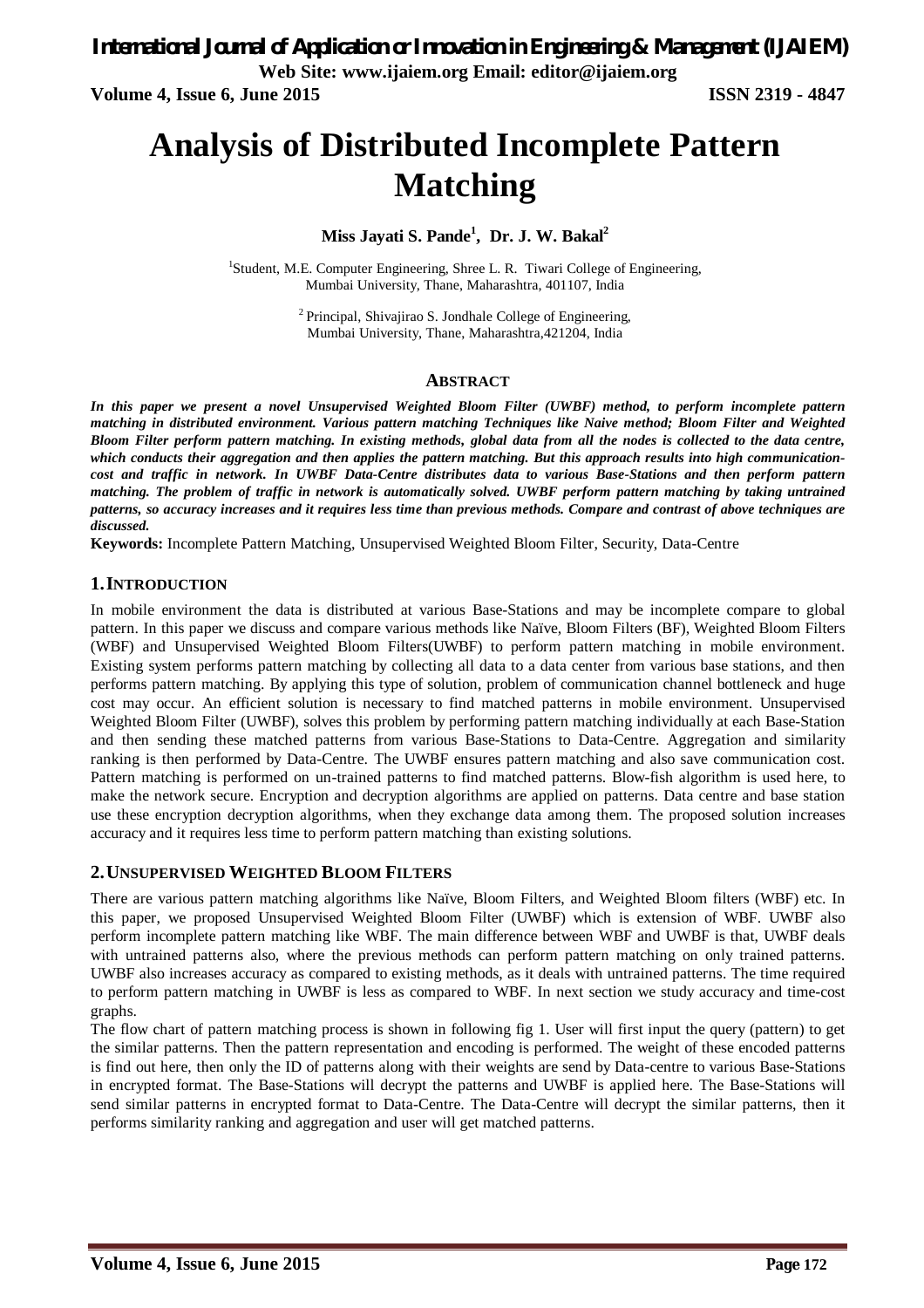## *International Journal of Application or Innovation in Engineering & Management (IJAIEM)* **Web Site: www.ijaiem.org Email: editor@ijaiem.org Volume 4, Issue 6, June 2015 ISSN 2319 - 4847**



**Figure1** Flow-Chart of Pattern matching process using UWBF

### **3. DATASET RESULTS AND ANALYSIS**

The dataset is collected from the gedis-studio dataset repository. The dataset is of CDR mobile network .The data set consists of MSIDN, IMSI, IMEI, PLAN, Call\_type, Corres\_type, Corres\_ISDN, Duration and Time-Date attributes. User gives input in three categories i.e. PLAN, Call\_type and Duration to Data-Centre. As shown in above flow chart all steps are performed sequentially. In first phase, pattern representation and encoding is done on the local pattern. For eg. we take PLAN value as'2' i.e PLAN 2, Call\_type as 'MTC' and duration=160 seconds therefore local pattern will  $be{2,2,160}$  then applying eq (1) on this local pattern we get  ${3,3,161}$ . After that data centre finds weight of this encoded pattern i.e. 160/161 in our example. Base stations match patterns on the basis of weights and IDs, it get from data centre. It send matched patterns to data centre, Data-Centre aggregates all similar patterns, then it apply similarity ranking on patterns and finally top k similar patterns are find out. UWBF gives more accurate and hence increases performance of system. Data privacy is also maintained in network by using Blowfish algorithm.

#### **3.1 Graphical Comparison**

In this section we will study and graphically compare the different factors like accuracy and time-cost of WBF and UWBF pattern matching methods. In Naive method the global data from all the nodes is collected to the data center, which conducts their aggregation and then applies the pattern matching. Here we take number of patterns at X-axis and precision, time-cost at Y-axis in their respective graphs.

#### **3.1.1 Accuracy**

Accuracy is defined by the precision, that is True positive/(True positive+False positive). It is the fraction matched patterns to that are relevant to the search. Following graphs shows accuracy of WBF and UWBF methods. In Weighted Bloom filter (WBF), accuracy decreases as the number of patterns increases, while UWBF can achieve much higher precision due to distinguishing the different patterns by their weight. Hence accuracy increases. Accuracy can be calculated by calculating its precision.

Precision can be calculated by following formula:-

 Precision = No. of Match Patterns / Total No. of Records Precision  $= 45 / 708$ 

On the basis of above formula precision of WBF and UWBF is calculated and it is shown as graphically in following fig 3.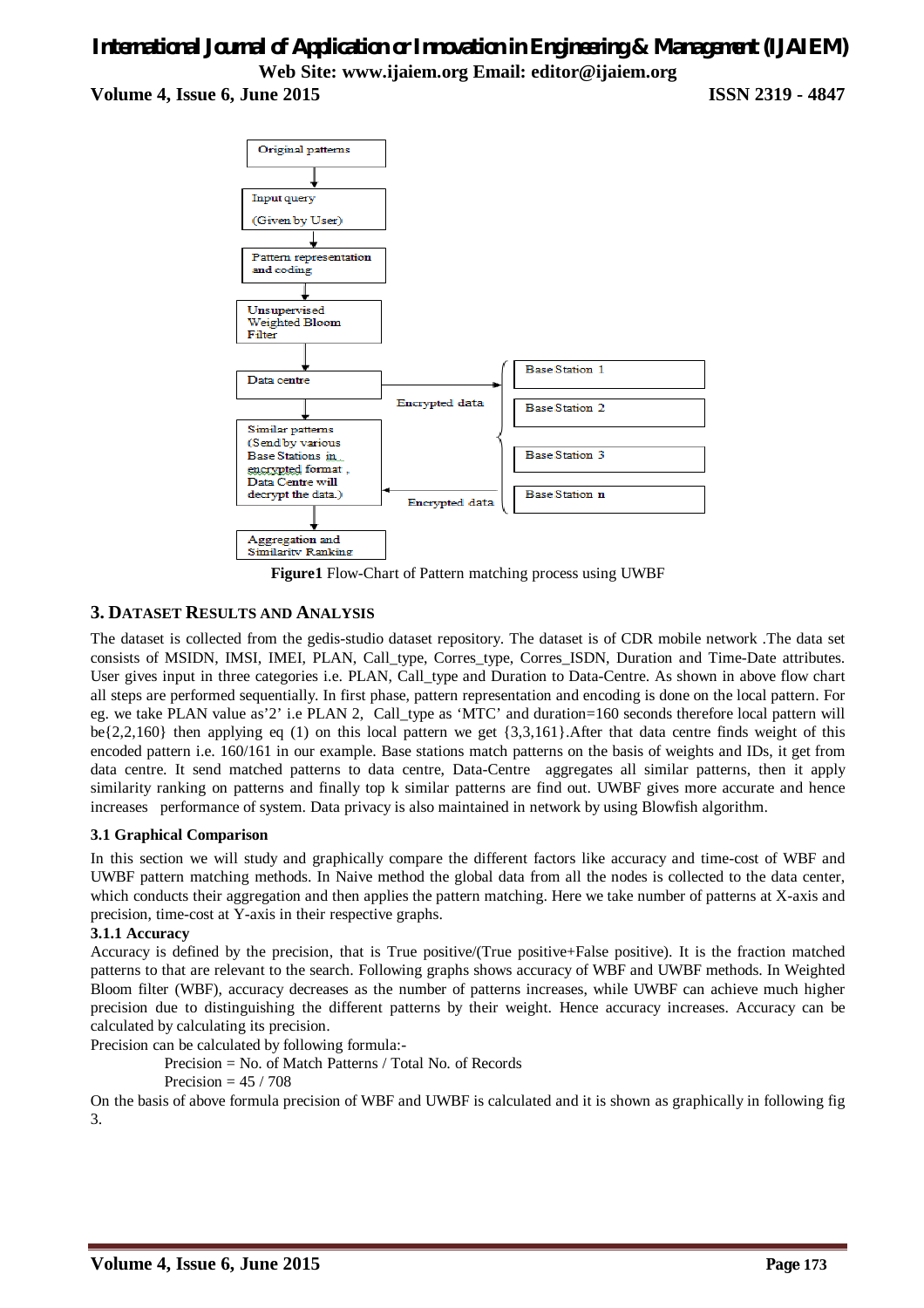# *International Journal of Application or Innovation in Engineering & Management (IJAIEM)* **Web Site: www.ijaiem.org Email: editor@ijaiem.org**

**Volume 4, Issue 6, June 2015 ISSN 2319 - 4847**



**Figure2** Accuracy Graph

#### **3.1.2 Time-Cost**

Time cost is defined as time required for finding the target patterns. As the number of patterns increases, WBF required additional time to perform pattern matching. But this is not in case of UWBF. As the number of patterns increases UWBF require no additional time to execute pattern matching.



#### **Figure 3** Time-Cost Graph

Success calculated on the basis of accuracy and time of UWBF is shown in following table.

**TABLE I** DIPM success rate compared to WBF and UWBF

| <b>Methods/Features</b> | <b>Accuracy</b> | <b>Time-Cost</b> |
|-------------------------|-----------------|------------------|
| WBF                     | 95%             | More             |
| <b>UWBF</b>             | 100%            | Constant         |

#### **References**

- [1] Siyuan Liu, Member, IEEE , Lei Kang, Lei Chen," How to Conduct Distributed Incomplete Pattern Matching" Proc. IEEE Trans on Parallel and Distributed Systems, vol. 25, no. 4, Apr. 2014.
- [2] H. Chen, H. Jin, L. Chen, Y. Liu, and L. Ni, "Optimizing Bloom Filter Settings in Peer-to-Peer Multi-keyword Searching," IEEE Trans. Knowledge and Data Eng., vol. 24, no. 4, pp. 692-706, Apr.2012.
- [3] R. Ahmed and R. Boutaba, "Distributed Pattern Matching: A Key to Flexible and Efficient P2P search," IEEE J. Selected Areas in Communications, vol. 25, no. 1, pp. 73-83, Jan. 2007.